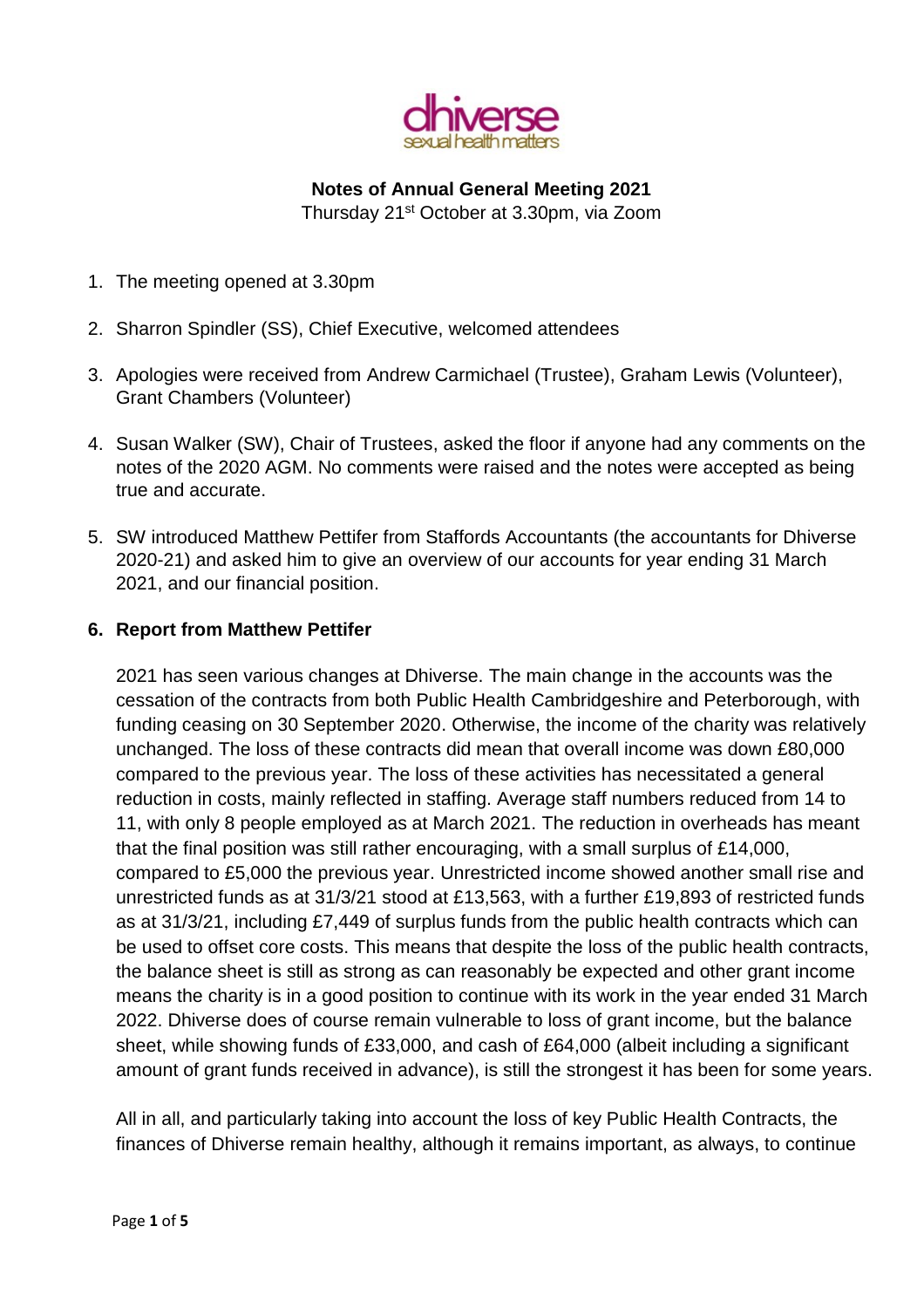to seek out additional unrestricted income, and grant funding, to continue to the work of the charity.

- 7. SW proposed the adoption of the 2020-21 accounts and this was seconded by Jeffrey Grierson (Trustee). Susan asked if anyone had any objections or comments; none were raised and the accounts were adopted.
- 8. SW proposed the re-appointment of Staffords as our accountants, this was seconded by Gaby Clements (GC) (Trustee). Susan asked if anyone had any objections or comments; none were raised and Staffords were re-appointed.
- 9. SW reported that:
	- Rob Turner, who had been on the Board for over 6 years had stood down in January 2021. The Board thanked Rob for his contribution.
	- GC joined the Board in May 2021 and welcomed her to her first AGM. GC introduced herself and mentioned that she is a secondary school teacher in Cambridgeshire.
	- Izzy Rose joined the Board in May 2021, but unfortunately, due to other commitments, she stepped down in September.

Following Rob's resignation, the Board and SS made the decision to adopt a rotating Chair arrangement i.e. a Board member who has been on the Board for 2 or more years can be elected as Chair for a period of 6 months. It was felt that this arrangement would enable trustees who have full time jobs/commitments outside of Dhiverse, to have the opportunity to lead the Board for a set period of time and to feel that they could be focussed on their duties for that period. Our first Chair under the new arrangement was JG and his term came to an end in September. The Board thanked JG for his input and leadership. In September, SW was elected to take on the position until March 2022.

SW mentioned that applications for new Trustees are now open until the 26th November and details are on the Dhiverse website. She said that Dhiverse is interested to hear from people with skills and experience around, but not limited to, fundraising, working with young people and working with people with learning difficulties. As Dhiverse would also like to further develop sexual health and related provision for the LGBTQ+ community, we would welcome interest from people who have an insight and understanding into where the gaps in provision might be, and where funding for this provision might come from.

- 10.SW proposed the re-election of all current Trustees for a further year, this was seconded by JG and all Trustees at the meeting voted in favour. SW asked the floor if anyone had any objections or comments; none were raised and all Trustees were re-elected.
- 11.SW said that the full Trustees Report and Accounts for 2020-21 are filed with the Charity Commission and Companies House, and are also available on our website.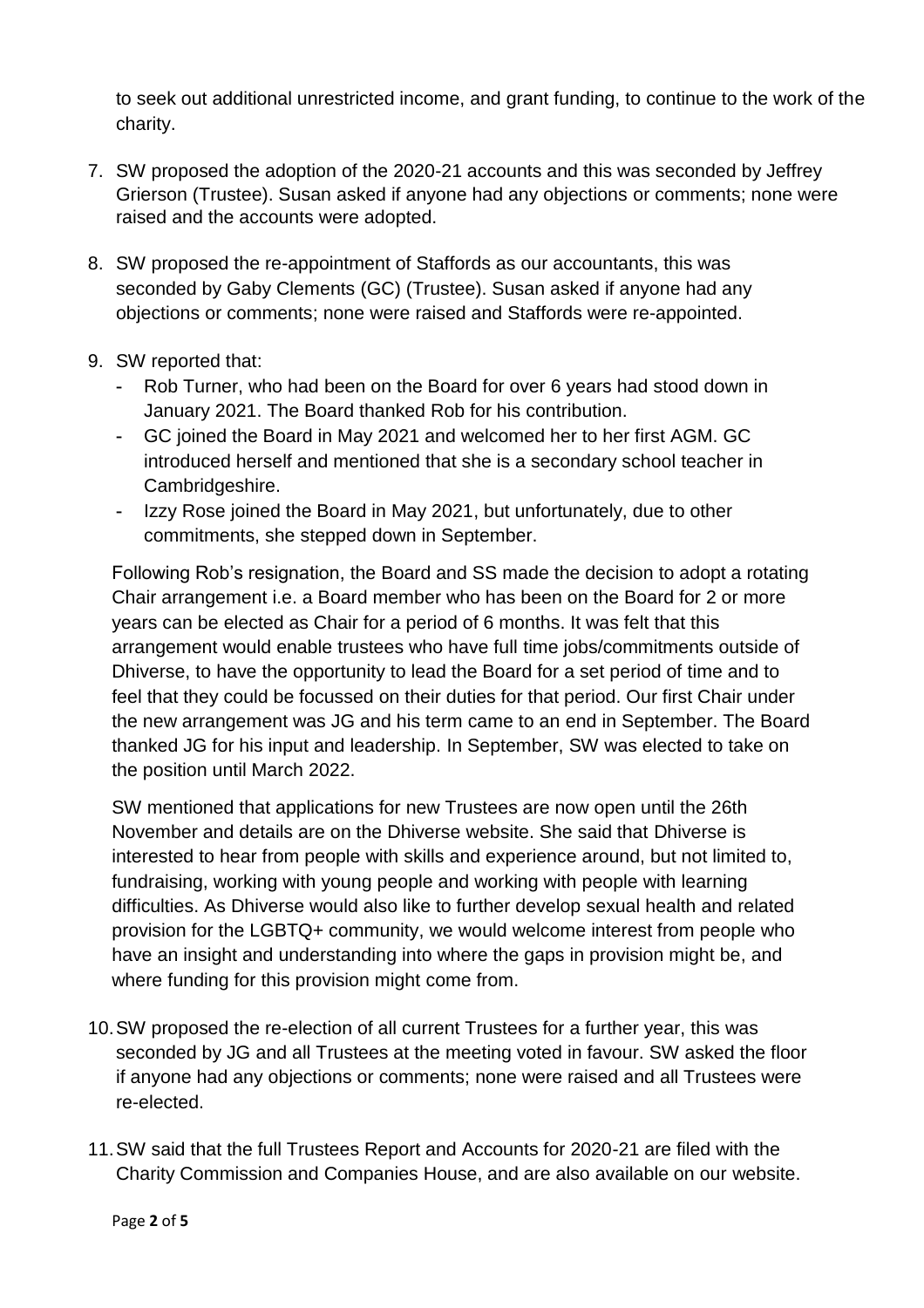# **12.Report from Susan Walker, Chair of Trustees:**

As for many, 2020-21 was a challenging year for Dhiverse. Not only did we have the challenge of managing our provision and working arrangements throughout the lockdowns and restrictions of COVID, but following the loss of funding from Public Health (as reported at the last AGM) we had to adjust to operating on a reduced budget and with a loss of both key provision and staff. However, through good financial and operational management, with the support of a dedicated staff team and the support of some of our suppliers such as Staffords and Camb IT, to whom we're very grateful, we were able to start the new financial year (2021-22) with a balanced budget. As Matthew Pettifer reported, we expect our financial position to remain, at the very least, stable for the next couple of years.

During this time we will focus on delivering our new strategy document and in light of the fact that our provision around HIV support and education, which used to be our key provision, is now much reduced, due not only to a loss of funding but also a change in need for people living with HIV, we will undertake a review of our charitable aims.

Our ABC Project, SLIP Programme, Counselling, Mainstream RSE, Sexual Health Trainings and our MSM work, all of which have been designed and developed over the last 5 years continue to be very much in demand, and these are the areas of work we aim to build on for the future.

On behalf of the Board, SW thanked SS and the team for their hard work and commitment over the last year.

SW asked the floor for questions and comments; none were raised.

# **13. Update from Sharron Spindler, Chief Executive:**

### **HIV**

In 2010, around 80% of the charity's work was HIV focused - primarily supporting people living with HIV but also training and campaigning. In 2021 only 15% - 20% of the charity's work is specifically related to HIV, through Counselling, Emotional Support, Training and Education.

Although the loss of the Public Health contract contributed to this change in our work, the greatest contributory factor is the significant fall in new HIV diagnoses in the UK, and that people living with HIV who achieve and maintain an undetectable viral load (the amount of HIV in the blood), by taking and adhering to antiretroviral therapy (ART) as prescribed, cannot sexually transmit the virus to others. This is great news and what the sector has been working towards, and continues to work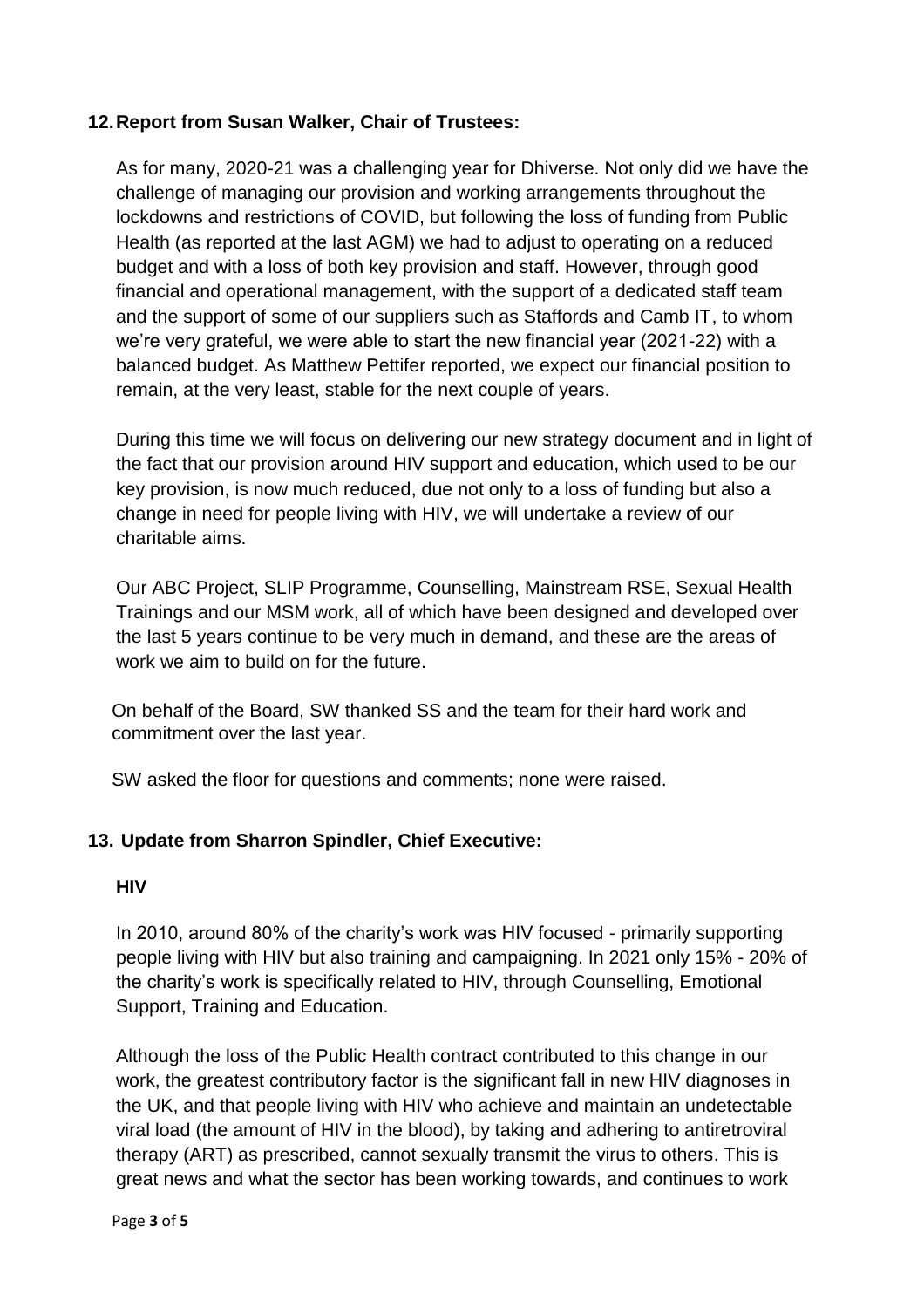towards. However, with only 9 years to go to achieve the government's commitment to end new HIV transmissions in the UK by 2030, there is still work to be done. Many people living with HIV still need support to manage the psychological impact of being HIV positive. The stigma, prejudice, blame, isolation and not to mention growing older with HIV, are all difficult issues for many people to manage, and it is also these issues that in some cases, prevent people from getting tested. The decline in funding for HIV is adversely impacting on the need for more psychological support and better education around HIV. This is why it is so important to Dhiverse to be able maintain our psychological provision (counselling and emotional support), and to support the ongoing campaigning for more funding for this type of provision.

# **Dhiverse's shift in focus**

In view of the changing needs of people living with HIV, if Dhiverse is to survive, we have to shift our focus. This change really started 5 years ago with the introduction of the ABC Project, followed by the SLIP Programme and Counselling service (all very high demand provisions with with waiting lists), and more recently the development of our RSE curriculum and new training programme.

Dhiverse's new strategy document for 2021-23 shows how the charity will continue to develop and grow these provisions along with plans for new areas of work, and what our successes were over the last 3 years. The document can be downloaded from our website.

Everyone has a right to have consensual sexual relationships and the charity's aim is for everyone to have the opportunity to be equipped to make informed decisions around these relationships, which is why we want to expand our provision to cover more key topics relevant to the 21<sup>st</sup> Century and to support more seldom heard groups.

It is important for us to remember that sexual health, like physical, mental and emotional health, is one important dimension of our overall health and social wellbeing. Being sexually healthy is much more than just being free of sexually transmitted infections. Being sexually healthy is also about sexual rights, sexual relationships and communication around sex, the ability to enjoy sexual pleasure, respecting all sexual genders, orientations and identities.

Unfortunately in 2021 many people are still unaware of how important it is to keep sexually healthy. Poor sexual health is much more common amongst people who already experience inequalities. Not having the opportunities to find or receive support, can often lead to poor mental and physical health. As we see far too often through their work, this lack of opportunity can also lead to misunderstandings, challenging behaviours and attitudes towards sex and relationships and risky behaviour, which in turn, can, and does, lead to police intervention.